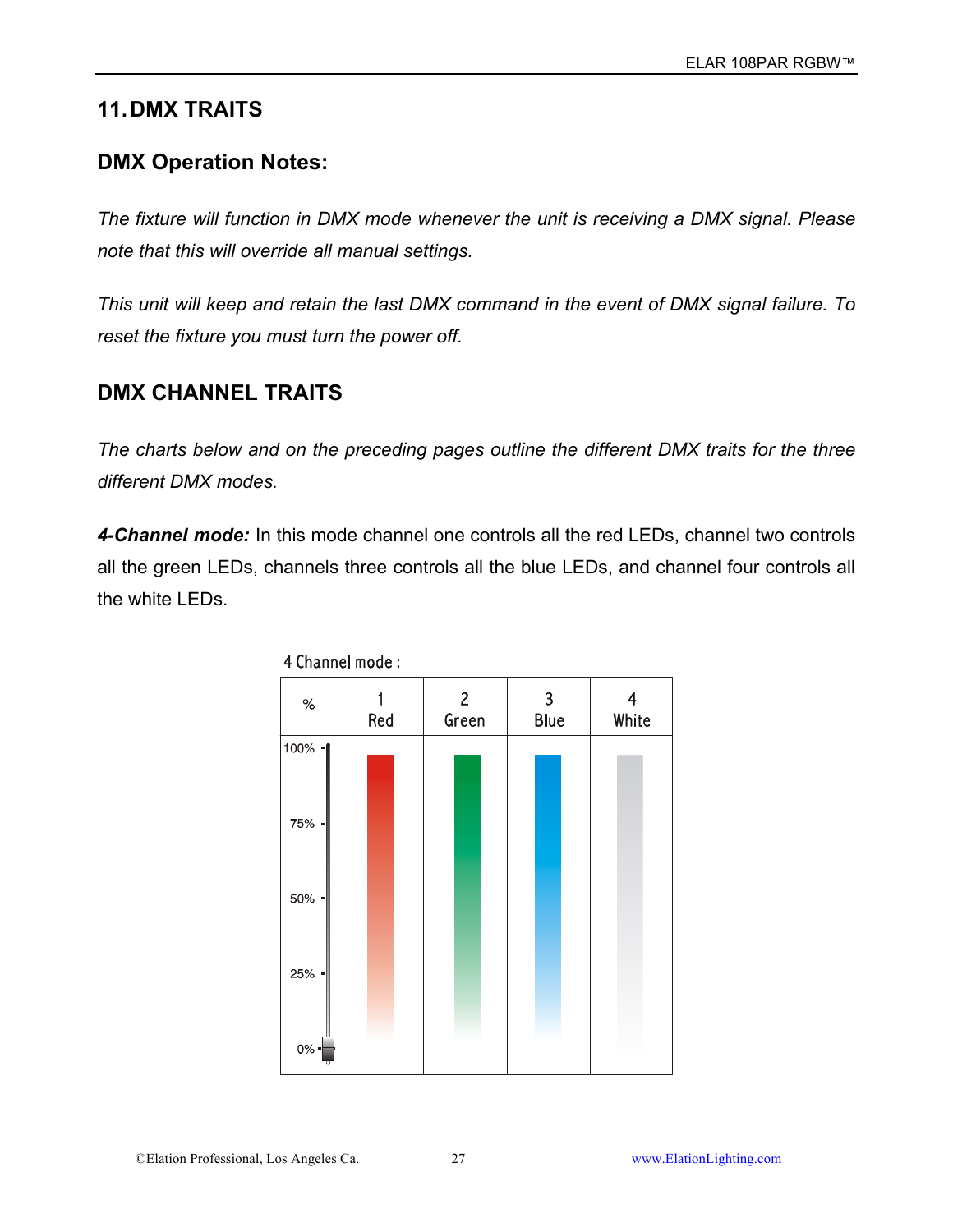|                           | DMX channel's functions and their values (4-Channel Mode): |
|---------------------------|------------------------------------------------------------|
|                           |                                                            |
| <b>Channel 1</b>          | - Red:                                                     |
| $0 - 255$                 | Red (0-Black, 255 - 100% Red)                              |
|                           |                                                            |
| <b>Channel 2</b>          | - Green:                                                   |
| $0 - 255$                 | Green (0-Black, 255 - 100% Green)                          |
|                           |                                                            |
| <b>Channel 3 - Blue:</b>  |                                                            |
| $0 - 255$                 | Blue (0-Black, 255 - 100% Blue)                            |
|                           |                                                            |
| <b>Channel 4 - White:</b> |                                                            |
| $0 - 255$                 | White (0-Black, 255 - 100% White)                          |

*5-Channel mode:* In this mode channel one controls all the red LEDs, channel two controls all the green LEDs, channels three controls all the blue LEDs, channels four controls all the white LEDs, and channel five will control the master dimming level.

| $\%$         | Red | $\overline{2}$<br>Green | 3<br><b>Blue</b> |  | 5<br>Dimmer |
|--------------|-----|-------------------------|------------------|--|-------------|
| 100%<br>-1   |     |                         |                  |  |             |
| 75%<br>ᅴ     |     |                         |                  |  |             |
| 50%<br>ᆌ     |     |                         |                  |  |             |
| 25%<br>ᆌ     |     |                         |                  |  |             |
| $0\%$ -<br>ᡣ |     |                         |                  |  |             |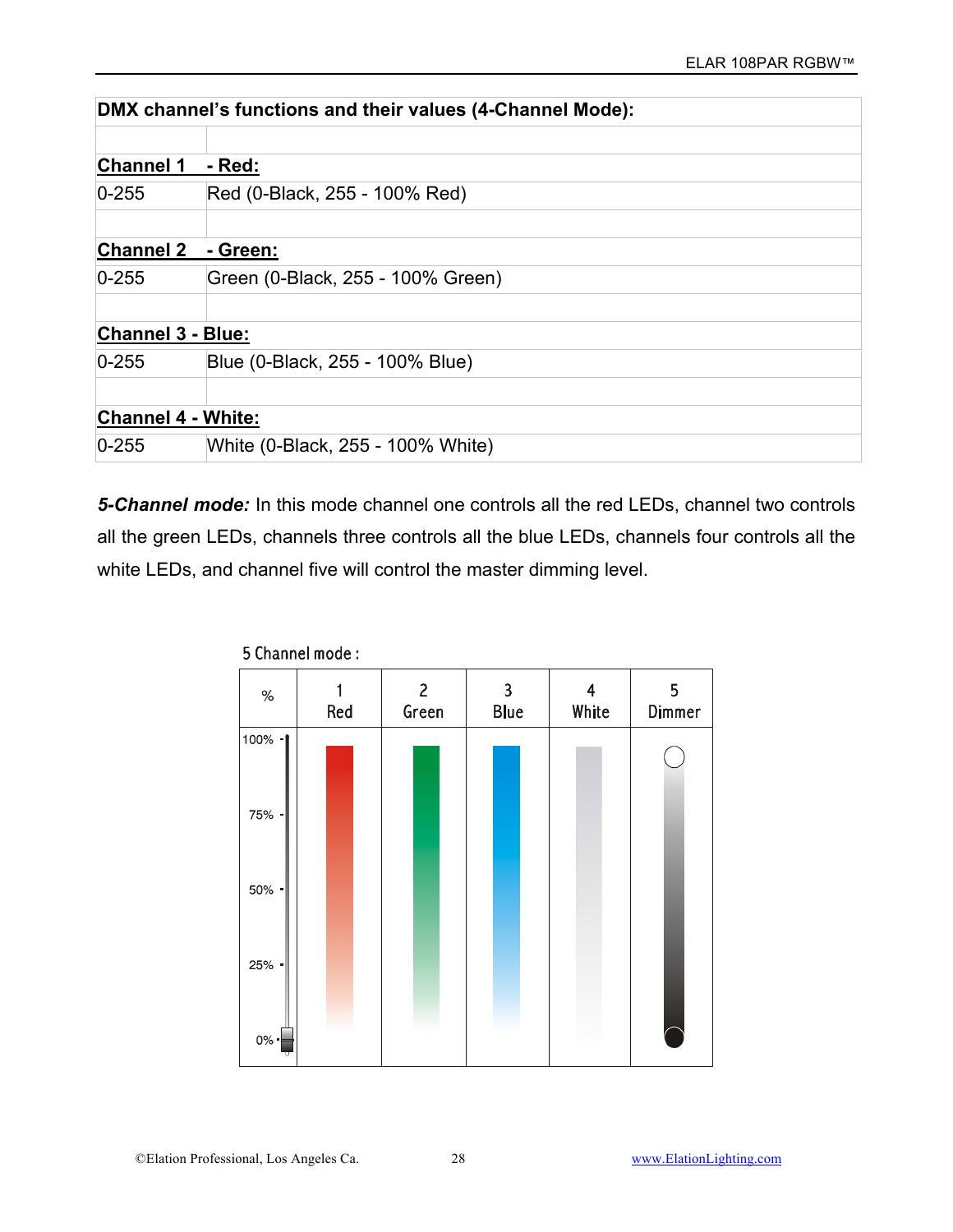|                           | DMX channel's functions and their values (5-Channel Mode): |  |  |  |  |
|---------------------------|------------------------------------------------------------|--|--|--|--|
| Channel 1 - Red:          |                                                            |  |  |  |  |
| $0 - 255$                 | Red (0-Black, 255 - 100% Red)                              |  |  |  |  |
|                           |                                                            |  |  |  |  |
| <b>Channel 2 - Green:</b> |                                                            |  |  |  |  |
| $0 - 255$                 | Green (0-Black, 255 - 100% Green)                          |  |  |  |  |
| <b>Channel 3 - Blue:</b>  |                                                            |  |  |  |  |
| $0 - 255$                 | Blue (0-Black, 255 - 100% Blue)                            |  |  |  |  |
| <b>Channel 4 - White:</b> |                                                            |  |  |  |  |
| $0 - 255$                 | White (0-Black, 255 - 100% White)                          |  |  |  |  |
|                           | <b>Channel 5 - General dimming</b>                         |  |  |  |  |
| $0 - 255$                 | Dimming (0-Black, 255-100%)                                |  |  |  |  |

*7-Channel mode:* In this mode channels 1~4 are used to control the RGBW LEDs and channels 5~7 will control special features. *7-Channel Mode:* The charts below and on the next page detail the DMX channel layout for 7-channel assignment.

|                       |     | $\overline{c}$ | $\overline{\mathbf{3}}$ | 4     | 5                                                                  | 6                      | 7      |
|-----------------------|-----|----------------|-------------------------|-------|--------------------------------------------------------------------|------------------------|--------|
| $\%$                  | Red | Green          | <b>Blue</b>             | White | $\begin{vmatrix} \text{Color} \\ \text{temperature} \end{vmatrix}$ | Rainbow                | Dimmer |
| 100% -<br>75% -       |     |                |                         |       | 7200K                                                              | F<br>F                 |        |
| 50%<br>$\blacksquare$ |     |                |                         |       | 2700K                                                              | Crossfading<br>Colours |        |
| 25%<br>٠              |     |                |                         |       | No Function                                                        | Rainbow<br>Colours     |        |
| $0\% -$               |     |                |                         |       |                                                                    | No Function            |        |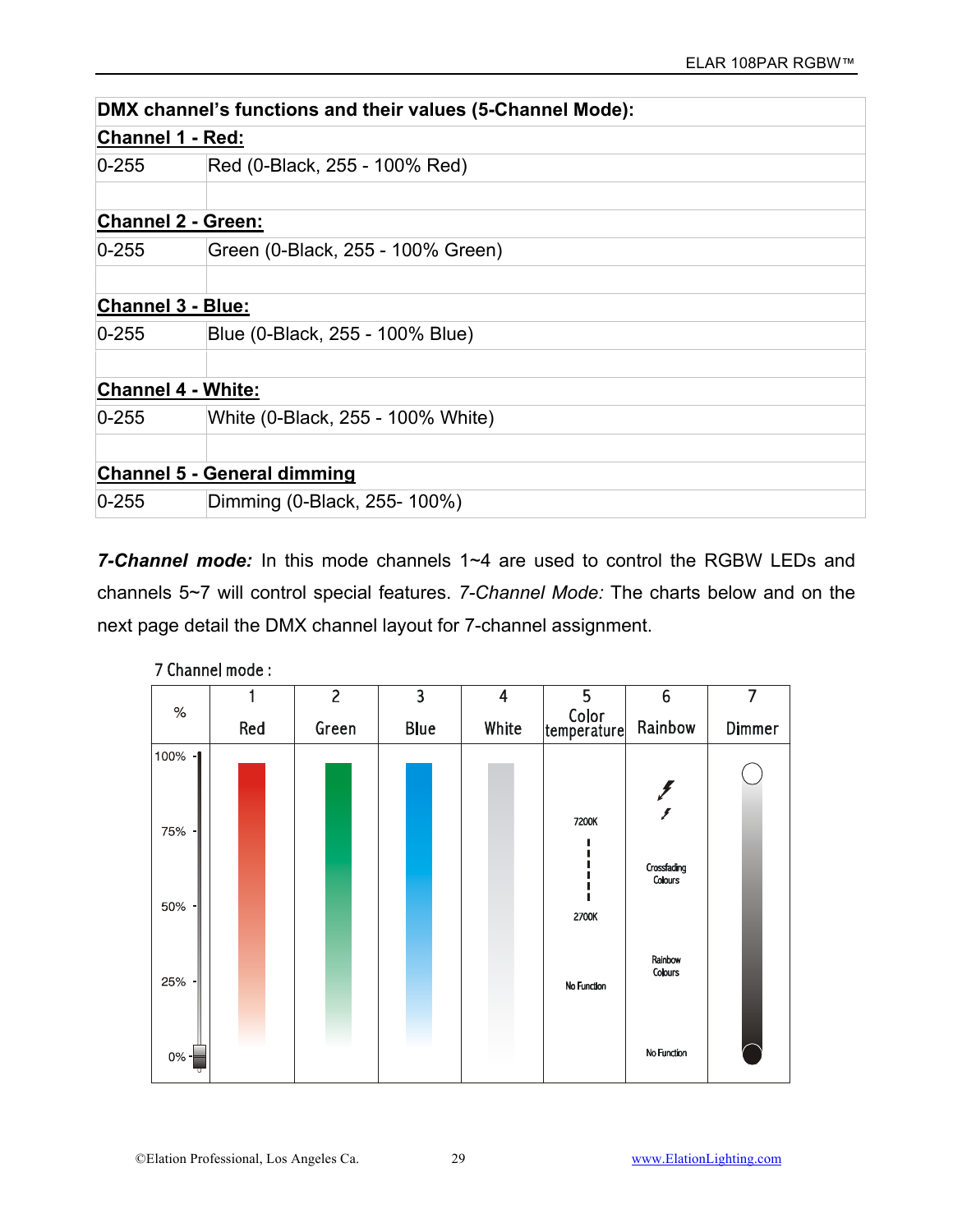|                          | DMX channel's functions and their values (7-Channel Mode): |
|--------------------------|------------------------------------------------------------|
|                          |                                                            |
| Channel 1 - Red:         |                                                            |
| $0 - 255$                | Red (0-Black, 255-100% Red)                                |
|                          | <b>Channel 2 - Green:</b>                                  |
| $0 - 255$                | Green (0-Black, 255- 100% Green)                           |
|                          |                                                            |
| <b>Channel 3 - Blue:</b> |                                                            |
| $0 - 255$                | Blue (0-Black, 255- 100% Blue)                             |
|                          |                                                            |
|                          | <b>Channel 4 - White:</b>                                  |
| $0 - 255$                | White (0-Black, 255- 100% White)                           |
|                          |                                                            |
|                          | <b>Channel 5 - Color Temperature:</b>                      |
| 0                        | No function                                                |
| $1 - 255$                | Color Temperature (2700K-7200K)                            |
|                          |                                                            |
|                          | <b>Channel 6 - Color macros:</b>                           |
| 0                        | No function                                                |
| $1 - 7$                  | R02 Bastard Amber                                          |
| $8 - 15$                 | R04 Medium Amber                                           |
| $16 - 23$                | R09 Pale Amber Gold                                        |
| $24 - 31$                | R316 Gallo Gold                                            |
| $32 - 39$                | R21 Golden Amber                                           |
| 40-47                    | R26 Light Red                                              |
| 48-55                    | R27 Medium Red                                             |
| 56-63                    | R36 Medium Pink                                            |
| 64-71                    | R339 Broadway Pink                                         |
| 72-79                    | R344 Follies Pink                                          |
| 80-87                    | R52 Light Lavender                                         |
| 88-95                    | R54 Special Lavender                                       |
| 96-103                   | R57 Lavender                                               |
| 104-111                  | R59 Indigo                                                 |
| 112-119                  | R361 Hemsley Blue                                          |
| 120-127                  | R362 Tipton Blue                                           |
| 128-135                  | R64 Light Steel Blue                                       |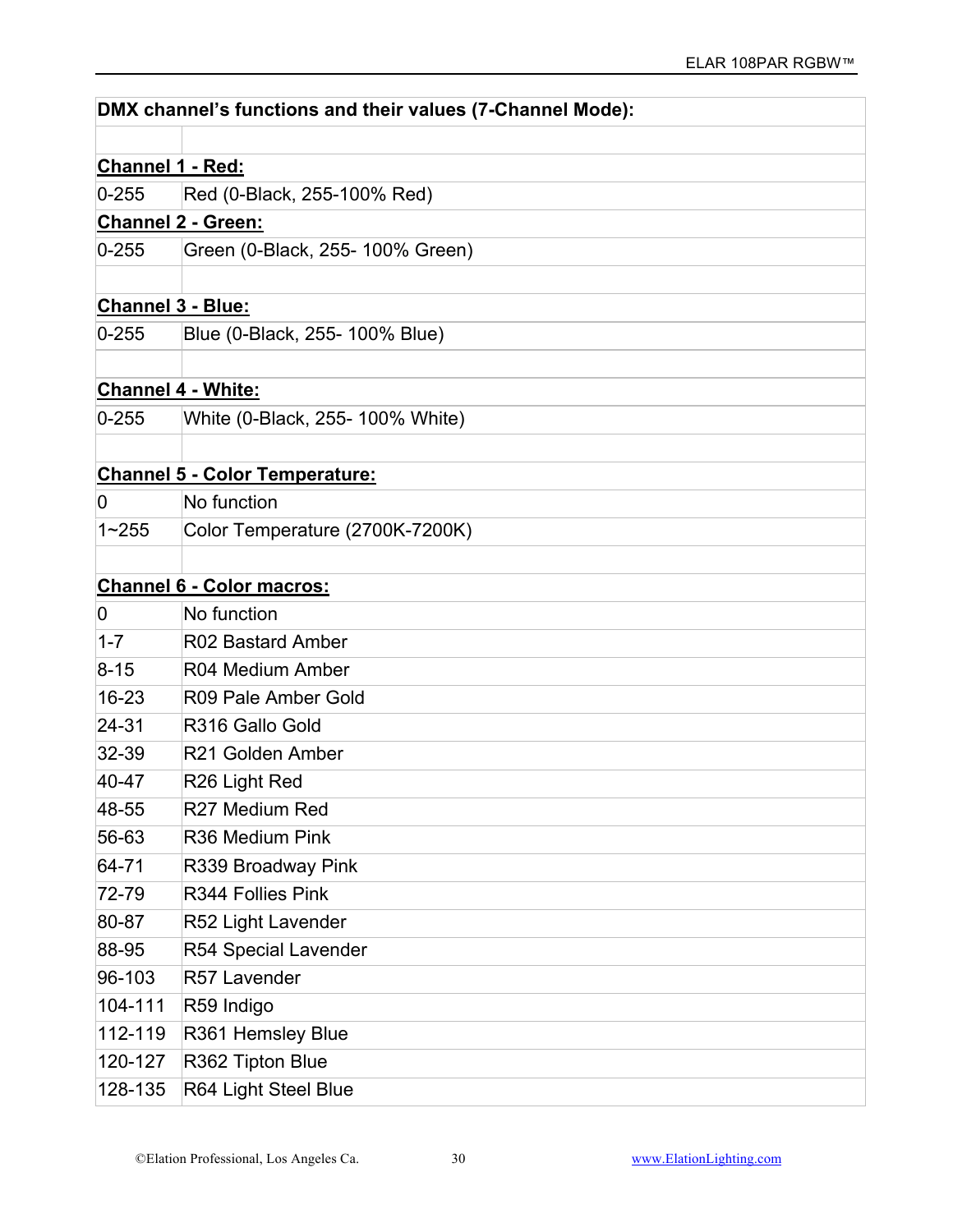| 136-143   | R67 Light Sky Blue                                       |
|-----------|----------------------------------------------------------|
| 144-151   | R68 Sky Blue                                             |
| 152-159   | <b>R69 Brilliant Blue</b>                                |
| 160-167   | R76 Light Green Blue                                     |
| 168-175   | R79 Bright Blue                                          |
| 176-183   | R80 Primary Blue                                         |
| 184-191   | R382 Congo Blue                                          |
| 192-199   | R87 Pale Yellow Green                                    |
| 200-207   | R89 Moss Green                                           |
| 208-215   | R91 Primary Green                                        |
| 216-223   | L200 Double CTB                                          |
| 224-231   | L201 Full CTB                                            |
| 232-239   | L202 1/2 CTB                                             |
| 240-247   | L119 Dark Blue                                           |
| 248-255   | White                                                    |
|           |                                                          |
|           | <b>Channel 7 - General dimming/speed:</b>                |
| $0 - 255$ | Dimming (0-Black, 255-100%)                              |
|           | Speed from slow to fast - when running internal programs |
|           | Speed from slow to fast - when running gradient effect   |

*9-Channel mode:* In this mode channels 1~4 are used to control the RGBW LEDs and channels 5~7 will control special features. *9-Channel Mode:* The charts below and on the next page detail the DMX channel layout for 9-channel assignment.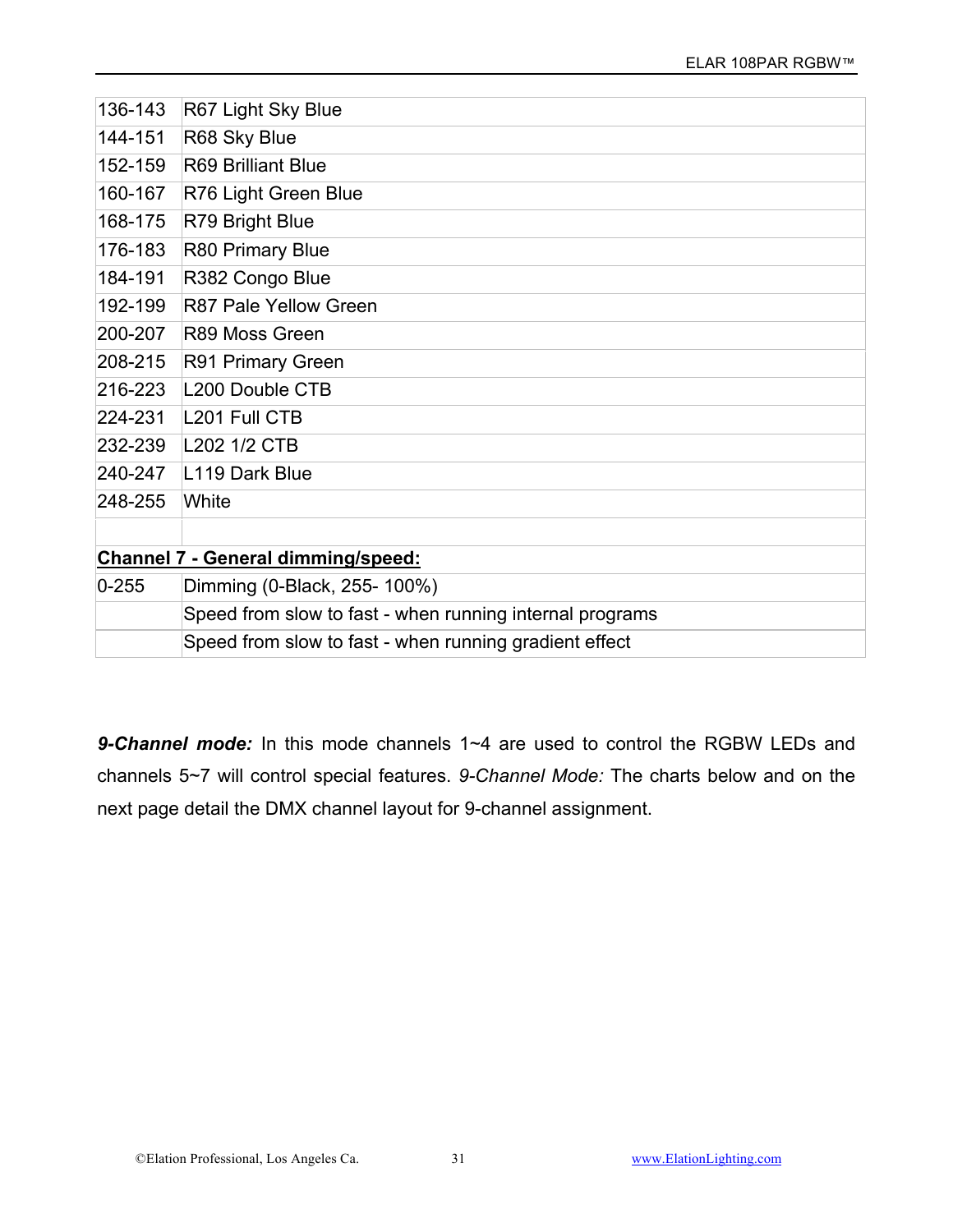| $\%$                               |     | $\overline{2}$ | 3           | $\overline{4}$ | 5                             | $6\phantom{1}$                                                  | 7                                                                                 | 8                                                                        | 9      |
|------------------------------------|-----|----------------|-------------|----------------|-------------------------------|-----------------------------------------------------------------|-----------------------------------------------------------------------------------|--------------------------------------------------------------------------|--------|
|                                    | Red | Green          | <b>Blue</b> | White          | Color<br> temperature         | Rainbow                                                         | Auto<br>program                                                                   | Strobe                                                                   | Dimmer |
| 100% -<br>75% -<br>$50\%$ -<br>25% |     |                |             |                | 7200K<br>2700K<br>No Function | y<br>Crossfading<br><b>Colours</b><br>Rainbow<br><b>Colours</b> | Gradient effect<br>Program<br>Program<br>Program<br>Program<br>Program<br>Program | ,<br><b>RANDOM</b><br><b>STROBE</b><br>Pulse-effect<br>in sequences<br>ζ |        |
| $0\%$ =                            |     |                |             |                |                               | No Function                                                     | Program<br>No Function                                                            |                                                                          |        |

|                             | DMX channel's functions and their values (9-Channel Mode): |  |  |  |
|-----------------------------|------------------------------------------------------------|--|--|--|
| <b>Channel 1 - Red LED:</b> |                                                            |  |  |  |
| $0 - 255$                   | Red (0-Black, 255-100% Red)                                |  |  |  |
|                             |                                                            |  |  |  |
|                             | <b>Channel 2 - Green LED:</b>                              |  |  |  |
| $0 - 255$                   | Green (0-Black, 255-100% Green)                            |  |  |  |
|                             |                                                            |  |  |  |
|                             | <b>Channel 3 - Blue LED:</b>                               |  |  |  |
| $0 - 255$                   | Blue (0-Black, 255-100% Blue)                              |  |  |  |
|                             |                                                            |  |  |  |
|                             | <b>Channel 4 - White LED:</b>                              |  |  |  |
| $0 - 255$                   | White (0-Black, 255-100% White)                            |  |  |  |
|                             |                                                            |  |  |  |
|                             | <b>Channel 5 - Color Temperature:</b>                      |  |  |  |
| $\Omega$                    | No function                                                |  |  |  |
| $1 - 255$                   | Color Temperature (2700K-7200K)                            |  |  |  |
|                             |                                                            |  |  |  |
|                             | <b>Channel 6 - Color Macros:</b>                           |  |  |  |
| $\Omega$                    | No function                                                |  |  |  |
| $1 - 7$                     | R02 Bastard Amber                                          |  |  |  |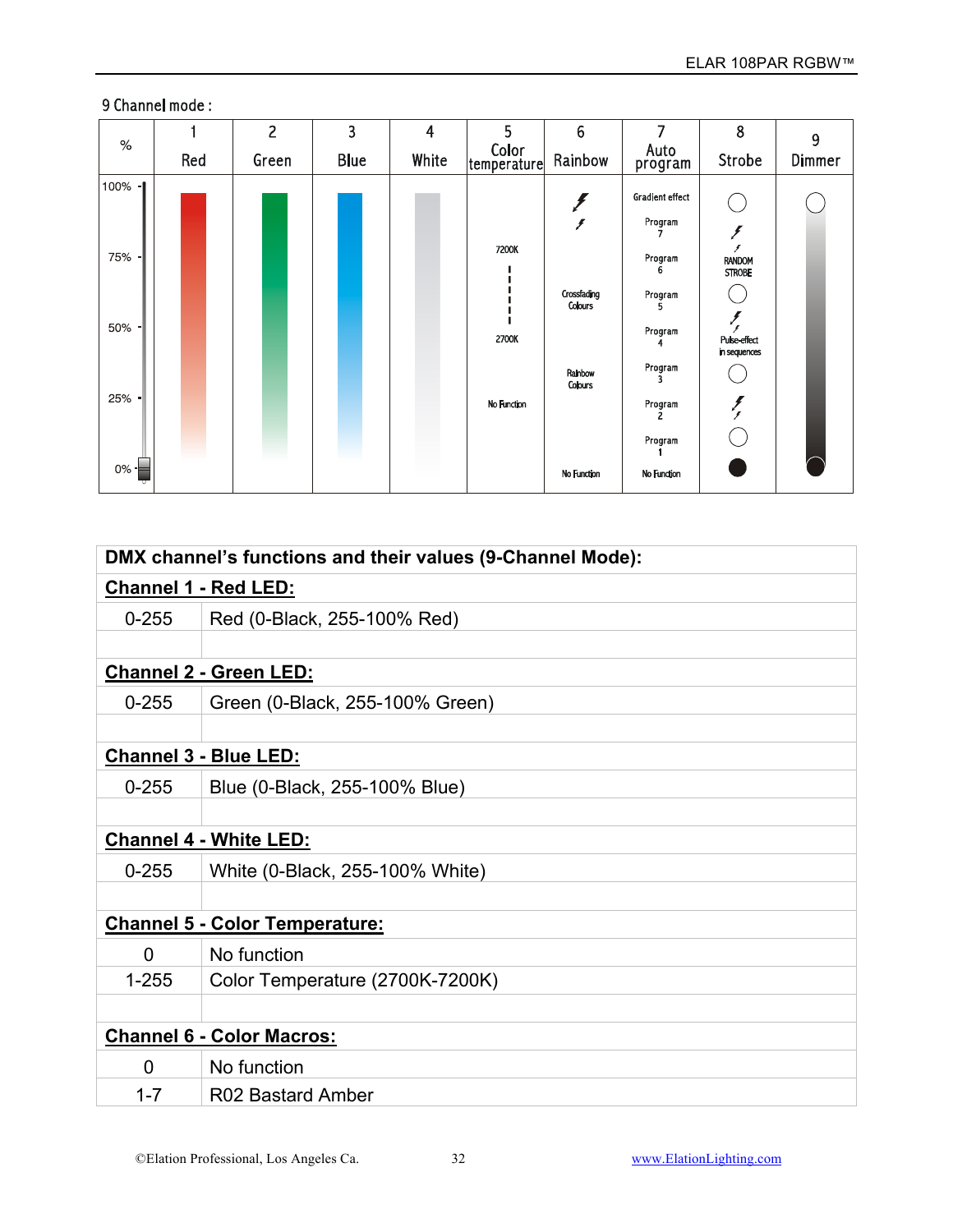| $8 - 15$  | R04 Medium Amber                      |
|-----------|---------------------------------------|
| 16-23     | R09 Pale Amber Gold                   |
| 24-31     | R316 Gallo Gold                       |
| 32-39     | R21 Golden Amber                      |
| 40-47     | R26 Light Red                         |
| 48-55     | R27 Medium Red                        |
| 56-63     | R36 Medium Pink                       |
| 64-71     | R339 Broadway Pink                    |
| 72-79     | R344 Follies Pink                     |
| 80-87     | R52 Light Lavender                    |
| 88-95     | R54 Special Lavender                  |
| 96-103    | R57 Lavender                          |
| 104-111   | R59 Indigo                            |
| 112-119   | R361 Hemsley Blue                     |
| 120-127   | R362 Tipton Blue                      |
| 128-135   | R64 Light Steel Blue                  |
| 136-143   | R67 Light Sky Blue                    |
| 144-151   | R68 Sky Blue                          |
| 152-159   | <b>R69 Brilliant Blue</b>             |
| 160-167   | R76 Light Green Blue                  |
| 168-175   | R79 Bright Blue                       |
| 176-183   | R80 Primary Blue                      |
| 184-191   | R382 Congo Blue                       |
| 192-199   | R87 Pale Yellow Green                 |
| 200-207   | R89 Moss Green                        |
| 208-215   | R91 Primary Green                     |
| 216-223   | L200 Double CTB                       |
| 224-231   | L201 Full CTB                         |
| 232-239   | L202 1/2 CTB                          |
| 240-247   | L119 Dark Blue                        |
| 248-255   | White                                 |
|           |                                       |
|           | <b>Channel 7 - Internal programs:</b> |
| $0 - 10$  | Without internal program              |
| $11 - 40$ | Internal program 1                    |
| 41-70     | Internal program 2                    |